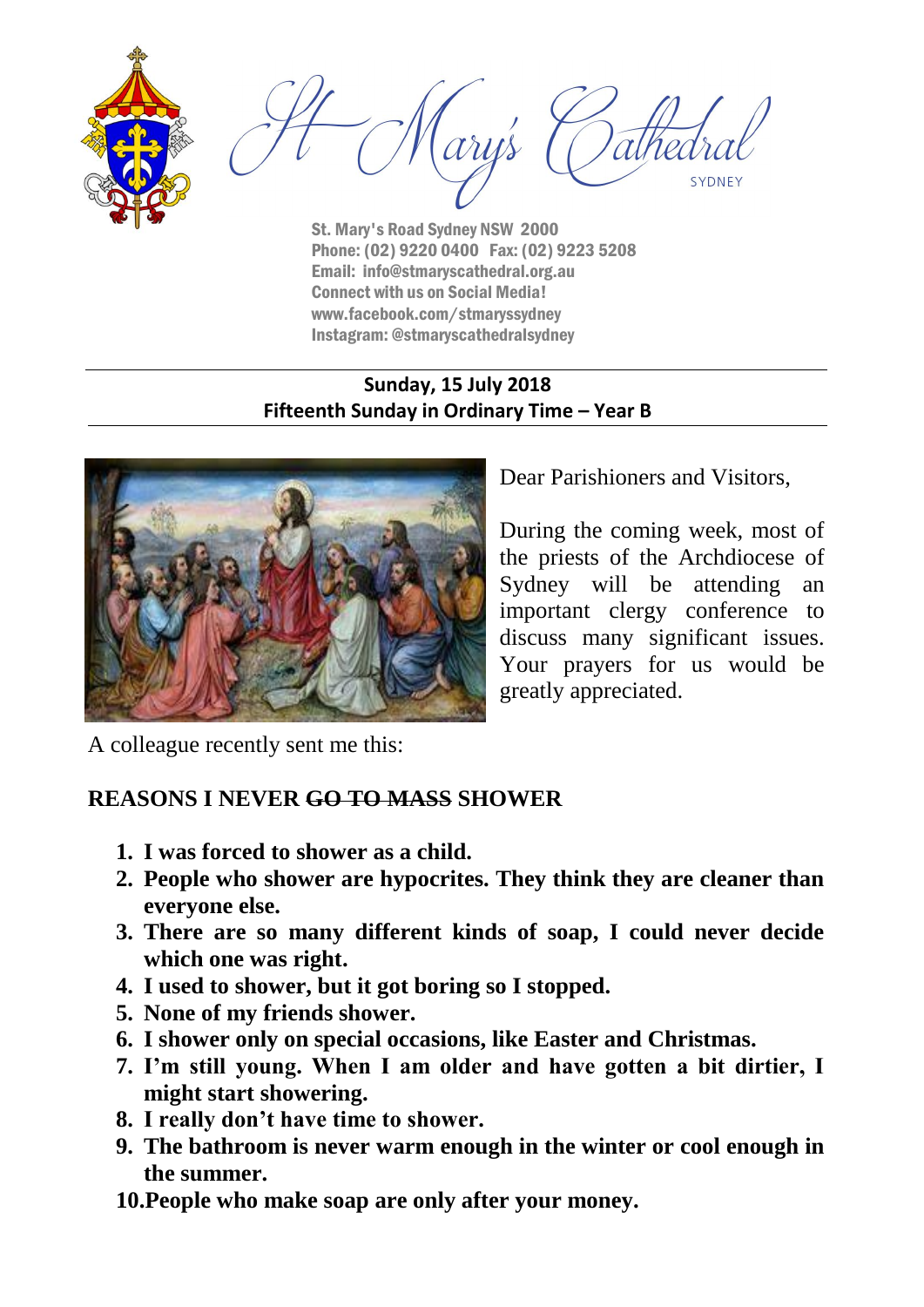### **(There's more)**

- **I get along well without showering.**
- **I work hard all week and am too tired to take a shower on the weekend.**
- **The first bar of soap I ever used gave me a rash, so I haven't gone near soap since.**

With every blessing for the week ahead,

*Fr Don Richardson,* Dean

**SPECIAL NOTICE:** The cathedral priests will be attending a special Archdiocese of Sydney Clergy Conference on **17, 18 & 19 July**. On those days **there will be NO 6.45am Mass,** and on **Thursday, 19** there will be **Confessions** at **5pm only**, **not** from Noon to 1pm. Please note also that on **Saturday, 21 July** there will be **no 11.30am Confessions** and **no 12noon Mass**, due to the Ordination of Deacons at 10.30am

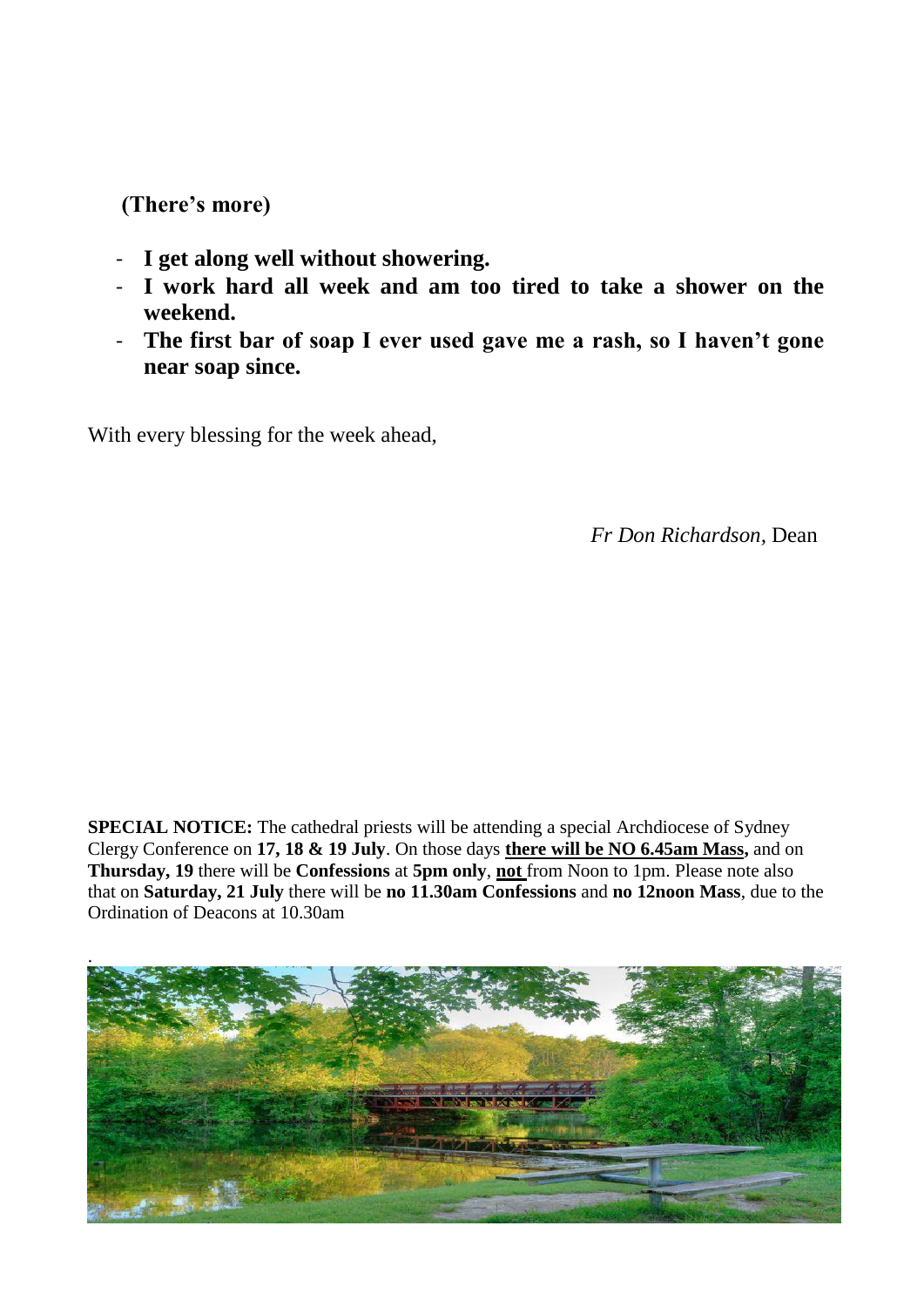*Liturgy…*

# **First Reading Am 7:12-15**

# **A reading from the prophet Amos** *Go, prophesy to my people*

Amaziah, the priest of Bethel, said to Amos, 'Go away, seer; get back to the land of Judah; earn your bread there, do your prophesying there. We want no more prophesying in Bethel; this is the royal sanctuary, the national temple.' 'I was no prophet, neither did I belong to any of the brotherhoods of prophets.' Amos replied to Amaziah, 'I was a shepherd, and looked after sycamores: but it was the Lord who took me from herding the flock, and the Lord who said, "Go, prophesy to my people Israel."

> **The word of the Lord. Response: Thanks be to God!**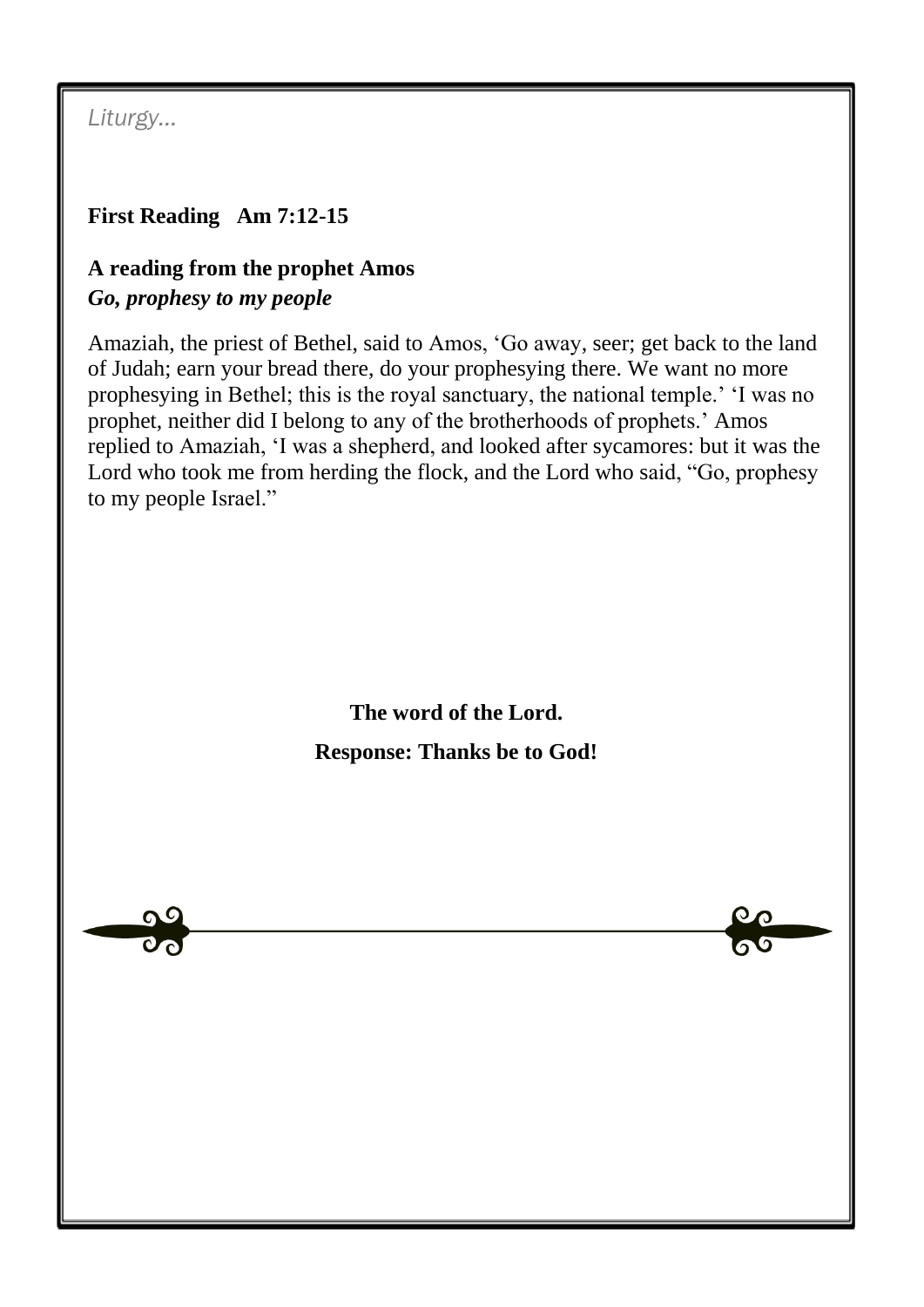# *Liturgy…*

### **Responsorial Psalm Ps 84:9-14. R. v.8**

### *(R.) Lord, show us your mercy and love, and grant us your salvation.*

1. I will hear what the Lord God has to say, a voice that speaks of peace,

peace for his people. His help is near for those who fear him and his glory will dwell in our land. *(R.)*

2. Mercy and faithfulness have met; justice and peace have embraced. Faithfulness shall spring from the earth and justice look down from heaven. *(R.)*

3. The Lord will make us prosper and our earth shall yield its fruit. Justice shall march before him and peace shall follow his steps. *(R.)*



# **Second Reading Eph 1:3-10**

# **A reading from the letter of St Paul to the Ephesians**

### *Before the world was made, he chose us in Christ.*

Blessed be God the Father of our Lord Jesus Christ, who has blessed us with all the spiritual blessings of heaven in Christ. Before the world was made, he chose us, chose us in Christ, to be holy and spotless, and to live through love in his presence, determined that we should become his adopted sons, through Jesus Christ for his own kind purposes, to make us praise the glory of his grace, his free gift to us in the Beloved in whom, through his blood, we gain our freedom, the forgiveness of our sins. Such is the richness of the grace which he has showered on us in all wisdom and insight. He has let us know the mystery of his purpose, the hidden plan he so kindly made in Christ from the beginning to act upon when the times had run their course to the end: that he would bring everything together under Christ, as head, everything in the heavens and everything on earth.

# **The word of the Lord.**

**Response: Thanks be to God!**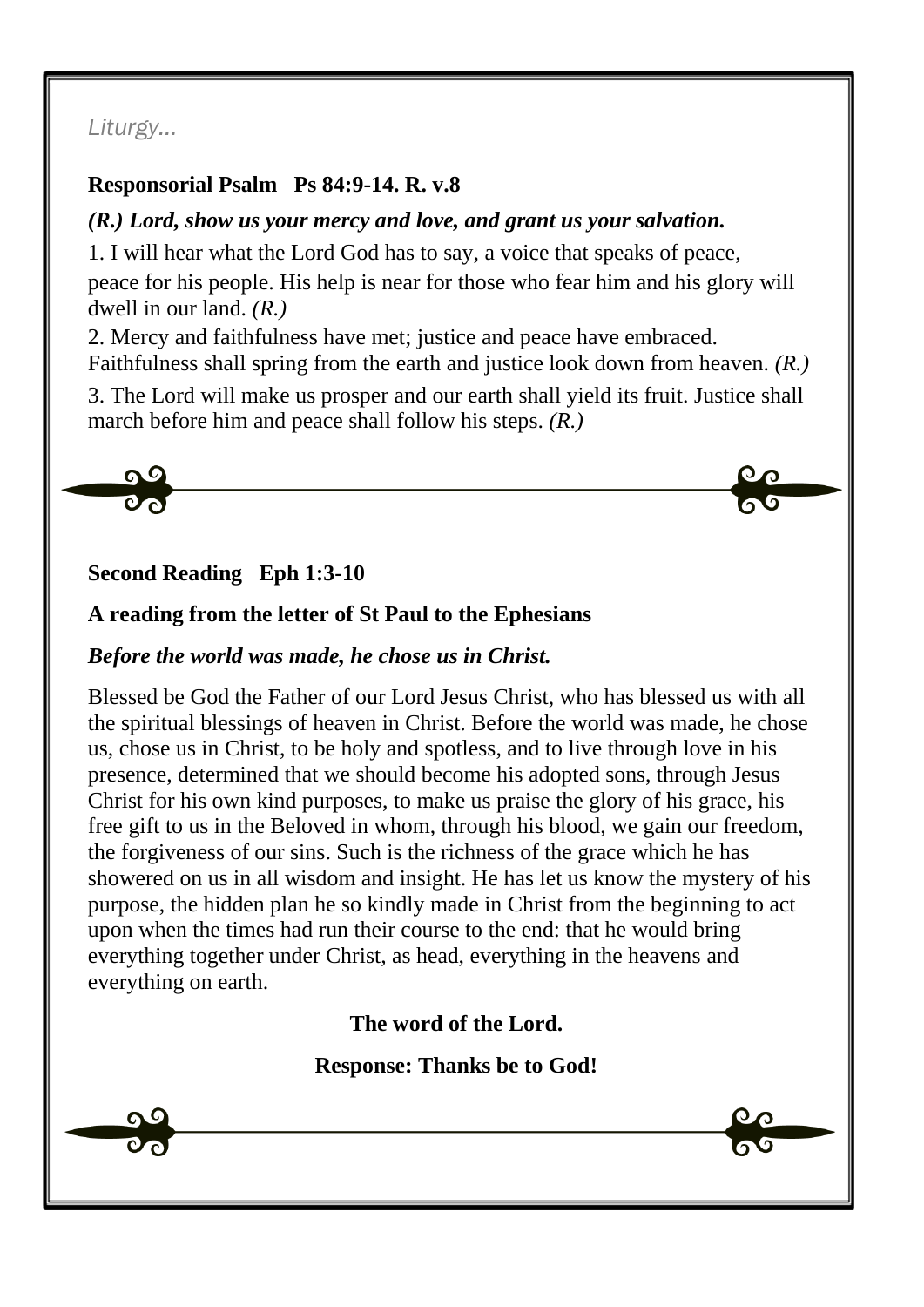*Liturgy…*

 **/.**

# **Gospel Acclamation Eph 1:17-18**

### **Alleluia, alleluia!**

May the Father of our Lord Jesus Christ enlighten the eyes of our hearts that we might see how great is the hope to which we are called.

### **Alleluia!**

<u>ng</u>

**Gospel Mk 6:7-13**

**A reading from the holy Gospel according to Mark**

#### *He called the Twelve, and began to send them out.*

Jesus summoned the Twelve and began to send them out in pairs giving them authority over the unclean spirits. And he instructed them to take nothing for the journey except a staff – no bread, no haversack, no coppers for their purses. They were to wear sandals, but, he added, 'Do not take a spare tunic.' And he said to them, 'If you enter a house anywhere, stay there until you leave the district. And if any place does not welcome you and people refuse to listen to you, as you walk away shake off the dust from under your feet as a sign to them.' So they set off to preach repentance; and they cast out many devils, and anointed many sick people with oil and cured them.

> **The Gospel of the Lord Response: Praise to you Lord Jesus Christ**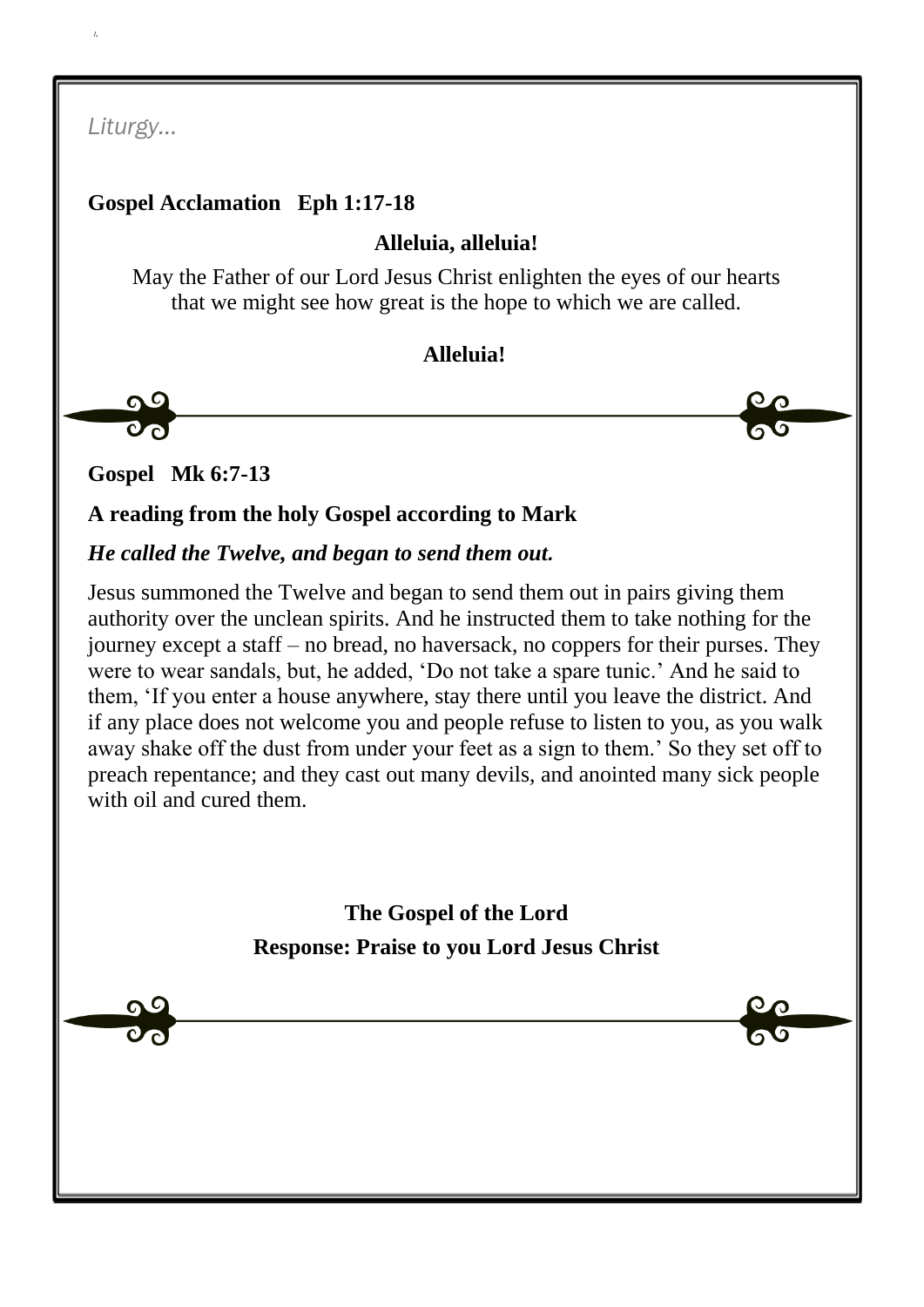

**CATHEDRAL CLERGY** Archbishop Anthony Fisher OP Father Donald Richardson, Dean Father Brendan Purcell Father Emmanuel Yoon Jae Seo Father Pierluigi Passoni

**CATHEDRAL STAFF** 

Chris Backhouse-Cathedral Sacristan Thomas Wilson-Director of Music Helen Morassut - General Manager, St Marys Cathedral Precinct





# A COPY OF THE CATHOLIC WEEKLY CAN BE PURCHASED FOR \$2

**SPECIAL NOTICE:** The cathedral priests will be attending a special Archdiocese of Sydney Clergy Conference on **17, 18 & 19 July**. On those days **there will be NO 6.45am Mass,** and on **Thursday, 19** there will be **Confessions** at **5pm only**, **not** from Noon to 1pm. Please note also that on **Saturday, 21 July** there will be **no 11.30am Confessions** and **no 12noon Mass**, due to the Ordination of Deacons at 10.30am.

| <b>Weekend Mass</b> | Saturday Vigil:                                                              | 6.00pm                                                   |
|---------------------|------------------------------------------------------------------------------|----------------------------------------------------------|
|                     | Sunday:                                                                      | 7.00am, 9.00am, 10.30am (Solemn High Mass);              |
|                     |                                                                              | 12noon Latin Mass in the extraordinary form; 6.00pm Mass |
| <b>Weekday Mass</b> | Monday to Friday:                                                            | 6.45am, 1.10pm & 5.30pm; Saturday: 9.00am & 12noon       |
|                     |                                                                              | Public Holidays: 9am (or as advertised)                  |
| Reconciliation      | Monday-Friday:                                                               | 12noon -1.00pm & 5.00pm to 5.25pm Saturday 11.30am-      |
|                     |                                                                              | 11.55am, 4.30-5.30pm                                     |
| <b>Vespers</b>      | Monday to Friday: NO VESPERS DURING SCHOOL HOLIDAYS - 19 TO 24 JULY 2018     |                                                          |
| (Evening Prayer)    | Saturday-5.30pm. Sunday - 5.00pm (with Benediction of the Blessed Sacrament) |                                                          |
|                     |                                                                              |                                                          |
|                     |                                                                              |                                                          |



\*\*COELIACS: Special Provision is made for Coeliacs at the Cathedral. Those who are gluten intolerant may receive communion either from the Chalice or with a gluten low host. Application should be made to the Sacristan before Mass.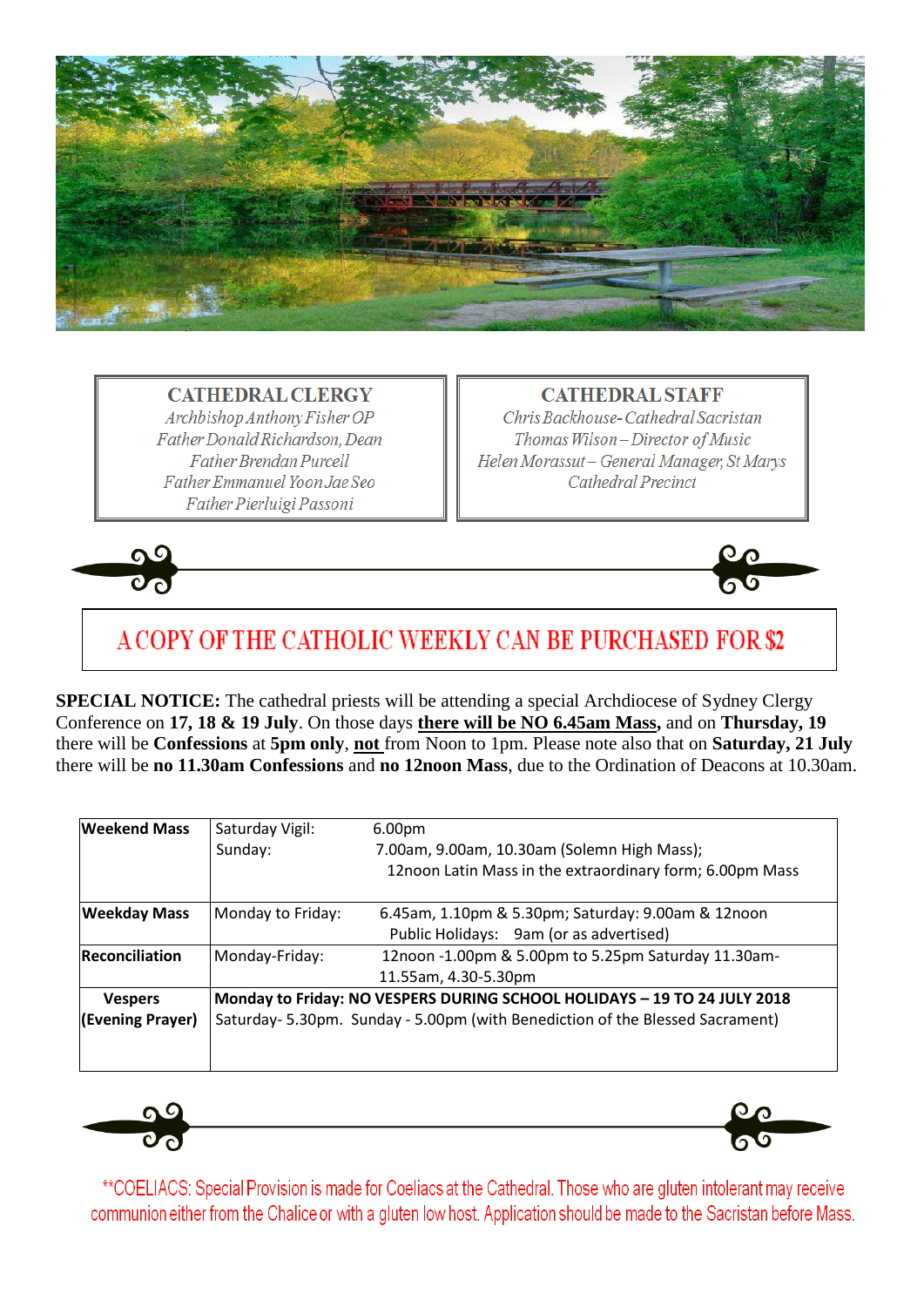

#### **CATHEDRAL NOTICES ……**

**SPECIAL NOTICE:** The cathedral priests will be attending a special Archdiocese of Sydney Clergy Conference on **17, 18 & 19 July**. On those days **there will be NO 6.45am Mass,** and on **Thursday, 19** there will be **Confessions** at **5pm only**, **not** from Noon to 1pm. Please note also that on **Saturday, 21 July** there will be **no 11.30am Confessions** and **no 12noon Mass**, due to the Ordination of Deacons at 10.30am.

#### **TOURS OF ST MARY'S CATHEDRAL: FREE SUNDAY TOUR OF ST MARY'S**

**CATHEDRAL:** Our tour guides would love to take you through the history of the Mother Church for Australian Catholics with a **free tour every Sunday after the 10:30am Solemn Choral Mass.** Please look out for the tour guide next to the organ console after Mass. All are welcome!

**WORLD YOUTH JANUARY 2019.** The Catholic Archdiocese of Sydney invites young adults to pre-register for the WYD2019 Panama via Washington DC pilgrimage, which will be led by His Grace, Archbishop Anthony Fisher OP. Pilgrims wishing to accept the offer of a subsidy need to pre-register by depositing a minimum, non-refundable deposit of \$1,000. The deposit will confirm your place on the pilgrimage. The Archdiocese will then add \$1,000 to your account. The Indicative cost of the pilgrimage is \$8,686. For pilgrims considering the optional Mexico extension, the indicative total cost is \$9,786. Note that should the pilgrimage not go ahead as planned, all deposits shall be returned in full. For more information and deposit details please contact **abbel.gaspi;@sydneycatholic.org.**

#### **EMBRACE, YOUNG ADULTS GROUP.**

Embrace is St Mary's group for young people of 18-35 yrs old from all cultures and backgrounds. We meet **every Sunday at St Mary's Cathedral House, adjacent to the Cathedral, after the 6.00pm Mass.** Our activities and youth projects are designed to support spiritual development and encourage active practice of our faith. For **15 July**, Embrace will reflect on the *How to Say the Rosary*, in honour of Our Lady of Fatima*.* You are welcome to join: please call/text Embrace Coordinator on **0404 008 870** or write to **[embrace@stmaryscathedral.org.au](mailto:embrace@stmaryscathedral.org.au)**.

**ST VINCENT DE PAUL – REDFERN.**  Over the last 20 years, St Vincent de Paul Society has been running the Sharing of the Meal at SVDP Catholic Church in Redfern - 117 Redfern St Redfern. **Every Tuesday and Friday from 8.45am to 10.45am.** We are looking for volunteers. If anyone is interested we would love to hear from you. It could be a once a month support or every week. Please call **Jenny Carter** on **0407 977 180** if you are interested. It is a gathering place for the homeless and disadvantaged in the community of Redfern.

**CATHOLICCARE SYDNEY.** Do you know any seniors in your community who could use a little help at home? Our home care services help seniors to enjoy living independently in their own home with comfort and confidence. **Call CCareline on 13 18 19 to find out more.**

**WORLD MEETING OF FAMILIES – 21-26 AUGUST 2018** Dublin, Ireland, has been chosen by Pope Francis to host the next World Meeting of Families from **21-26 August 2018**. Guided by the theme "The Gospel of the Family: Joy for the World". Held every three years, this major international event brings together families from across the world to celebrate, pray and reflect upon the central importance of marriage and the family as the cornerstone of our lives, of society and of the Church. For further information: **[https://www.worldmeeting2018.ie/en/.](https://www.worldmeeting2018.ie/en/)**